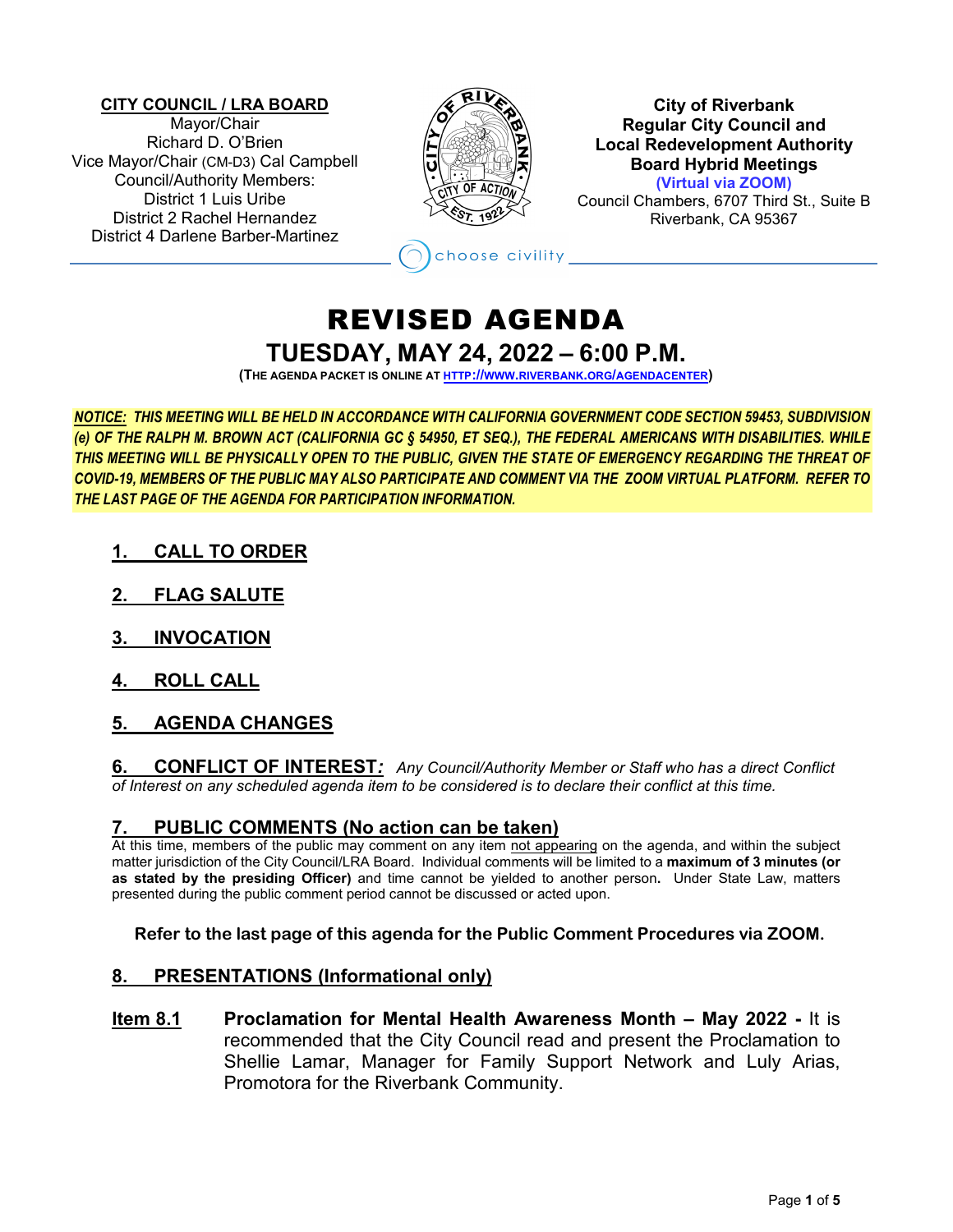# **9. CONSENT CALENDAR**

*All items listed on the Consent Calendar are to be acted upon by a single action of the City Council/LRA Board unless requested by an individual Council/Authority Member or member of the public for special consideration. Otherwise, the recommendation of staff will be accepted and acted upon by motion of the City Council/LRA Board.*

- **Item 9.1** Waive Readings. All Readings of ordinances and resolutions, except by title, are waived.
- **Item 9.2** Approval of the May 10, 2022 City Council and Local Redevelopment Authority Board Minutes.
- **Item 9.3** Second Reading by Title Only and Adoption of Ordinance 2022-003 Approving a Development Agreement for The Heritage Collection at Sierra Street Subdivision at Sierra Street Tentative Map 01-2021 relating to real property located at 6448 Claus Road (APN 062-020-001).
- **Item 9.4** Adopt a Resolution Authorizing the City to Implement Teleconferenced Public Meetings Pursuant to Assembly Bill 361 Allowing the City to Continue a Hybrid Virtual Meeting Environment.
- **Item 9.5** Adopt a Resolution Calling and Giving Notice for the Holding of a General Municipal Election to be held on Tuesday, November 8, 2022, for the By-District Elections of Councilmember District 1 and Councilmember District 3, as required by the Provisions of the Laws of the State of California relating to General Law Cities; to request the Stanislaus County Board of Supervisors to permit the County Elections Official to render Election Services to the City; and, to request the Consolidation of Said Election with the Statewide General Election Held on the Same Date.

# **10. PUBLIC HEARINGS – No Public Hearings Scheduled.**

## **11. NEW BUSINESS**

- **Item 11.1 Adopt a Resolution Granting an Appropriation Request for an Increase in Budget from the General Fund Reserve for Centennial Mural -** It is recommended that the City Council consider and approve a resolution appropriating an increase in an amount not to exceed \$8,000 to fund Mural Labor and Materials in celebration of the City of Riverbank Centennial. – *This agenda item has been revised to include a new Attachment 2 B to the staff report title "Proposed Increased Budget".*
- **Item 11.2 Adopt a Resolution Continuing the Approved River Cove River Access Closure Plan** – It is recommended that the City Council consider and adopt a resolution to continue the approved River Cove River Access Closure Plan as developed by staff.

## **12. COMMENTS/REPORTS**

A brief report on notable attendance of a meeting or conference or other notable topics of City business shall be made. The Brown Act does not allow for discussion or action of items by the City Council/LRA Board during this time.

## **Item 12.1** Staff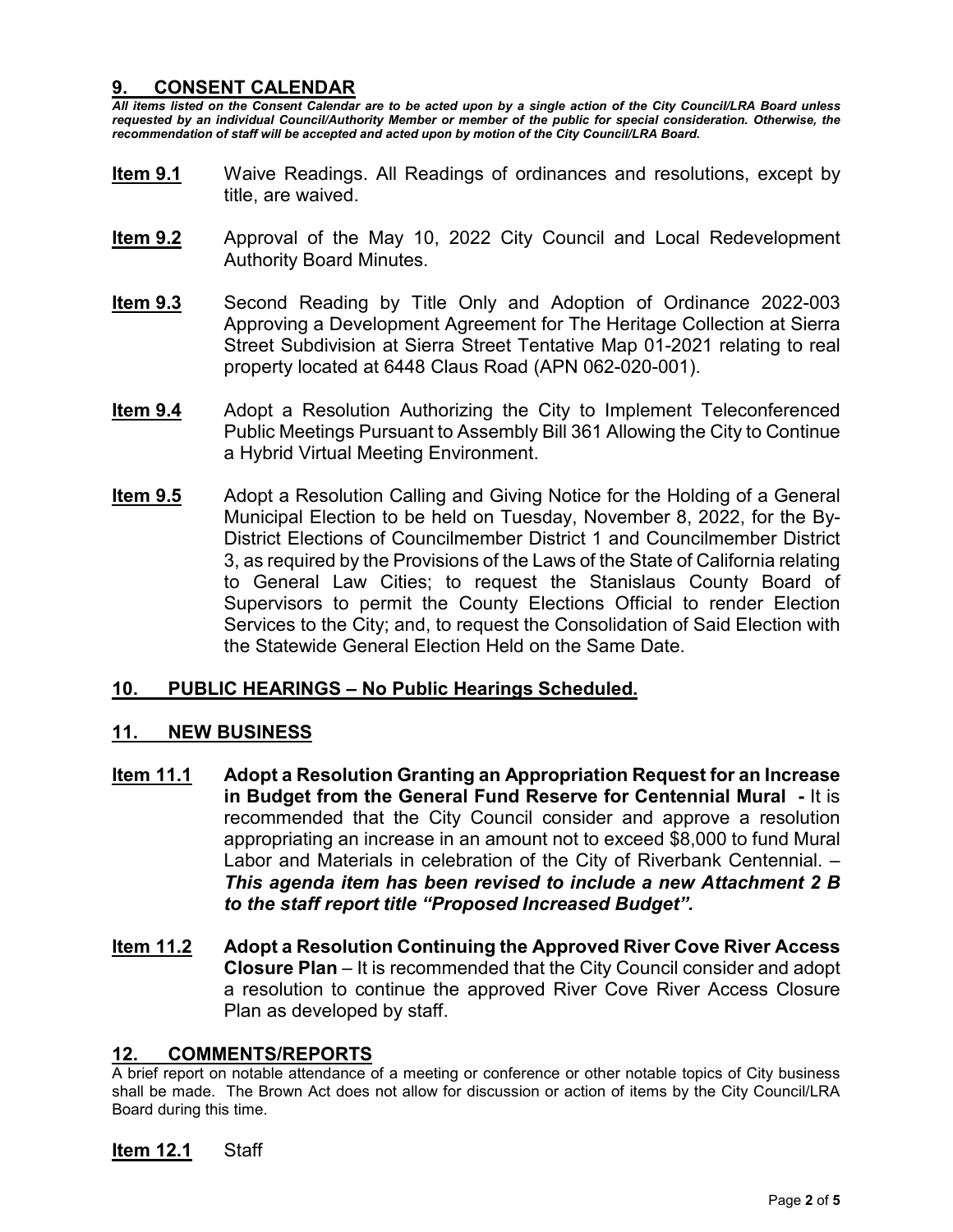# **Item 12.2** Council/Authority Member

# **Item 12.3** Mayor/Chair

## **13. CLOSED SESSION**

The public will have a limit of **3 minutes** to comment on Closed Session item(s) as set forth on the agenda prior to the City Council/LRA Board recessing to Closed Session.

## **Item 13.1 CONFERENCE WITH LEGAL COUNSEL – EXISTING LITIGATION**

(Pursuant to Government Code §54956.9) Name of Case: City of Riverbank v. Schneider Electric Buildings America, Inc.

## **Item 13.2 CONFERENCE WITH LEGAL COUNSEL – EXISTING LITIGATION** (Pursuant to Government Code §54956.9) Name of Case: Riverbank Land LLC v. City of Riverbank

# **Item 13.3 LIABILITY CLAIMS**

(Pursuant to Government Code § 54961) Claimant: Carlton Strauss Agency Claimed Against: City of Riverbank

## **Item 13.4 CONFERENCE WITH LABOR NEGOTIATORS**

(Pursuant to Government Code §54957.6) Agency representative: City Manager Marisela Garcia Employee Organizations: Riverbank Mid-Management Employee Association

# **14. RECONVENE – REPORT FROM CLOSED SESSION**

- **Item 14.1** Report from Closed Session on **Item 13.1 CONFERENCE WITH LEGAL COUNSEL – EXISTING LITIGATION** (Pursuant to Government Code §54956.9) Name of Case: City of Riverbank v. Schneider Electric Buildings America, Inc.
- **Item 14.2** Report from Closed Session on **Item 13.2 CONFERENCE WITH LEGAL COUNSEL – EXISTING LITIGATION** (Pursuant to Government Code §54956.9) Name of Case: Riverbank Land, LLC
- **Item 14.3** Report from Closed Session on **Item 13.3 LIABILITY CLAIMS** (Pursuant to Government Code § 54961) Claimant: Carlton Strauss Agency Claimed Against: City of Riverbank
- **Item 14.4** Report from Closed Session on **Item 13.1 CONFERENCE WITH LABOR NEGOTIATORS** (Pursuant to Government Code §54957.6) Agency representative: City Manager Marisela Garcia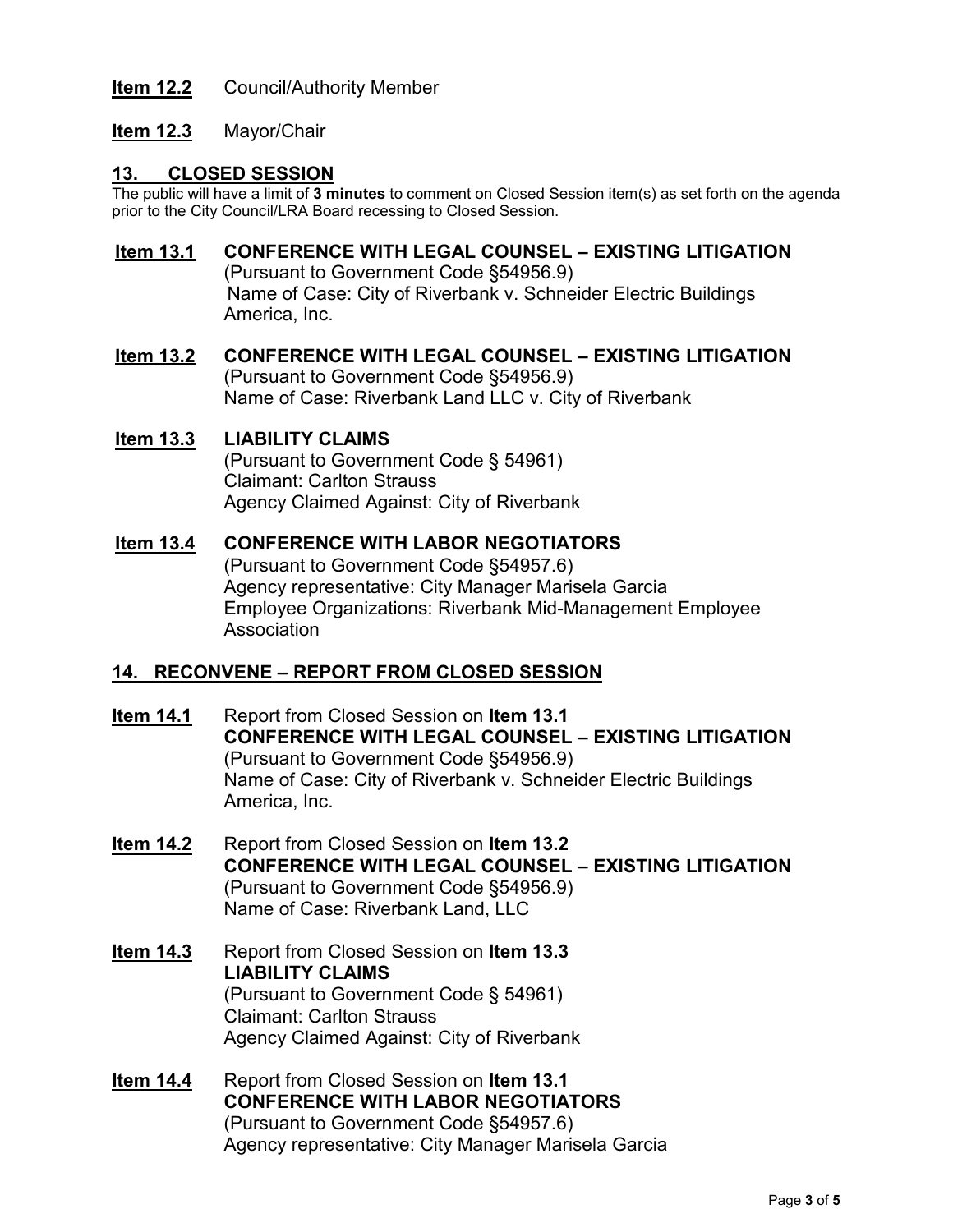Employee Organizations: Riverbank Mid-Management Employee Association

# **15. ADJOURNMENT**

• The next regular City Council meeting will be on June 14, 2022 at 6:00 p.m.

#### AFFIDAVIT OF POSTING

I hereby certify under penalty of perjury, under the laws of the State of California that the foregoing agenda was posted at the meeting location, on the North City Hall public exterior bulletin board, and the City's website 72 hours prior to the meeting in accordance to the California Ralph M. Brown Act.

Posted this 19th day of May, 2022.

/s/**Kathy L. Teixeira, Interim City Clerk**



In compliance with the Americans with Disabilities Act, and the Governor's Executive Order N-29-20, the City will make every effort to make reasonable modifications or accommodations from individuals with disabilities. Contact the Administration Dept. at (209) 863-7122 or the City Clerk at [cityclerk@riverbank.org](mailto:cityclerk@riverbank.org) at least (48) hours prior to the meeting to enable the City to make reasonable arrangements for accessibility.

## **NOTICE REGARDING NON-ENGLISH SPEAKERS**

Pursuant to California Constitution Article III, Section IV, establishing English as the official language for the State of California, and in accordance with California Code of Civil Procedures Section 185, which requires proceedings before any State Court to be in English, notice is hereby given that all proceedings before the City of Riverbank City Council/LRA Board shall be in English and anyone wishing to address the Council is required to have a translator present who will take an oath to make an accurate translation from any language not English into the English language.